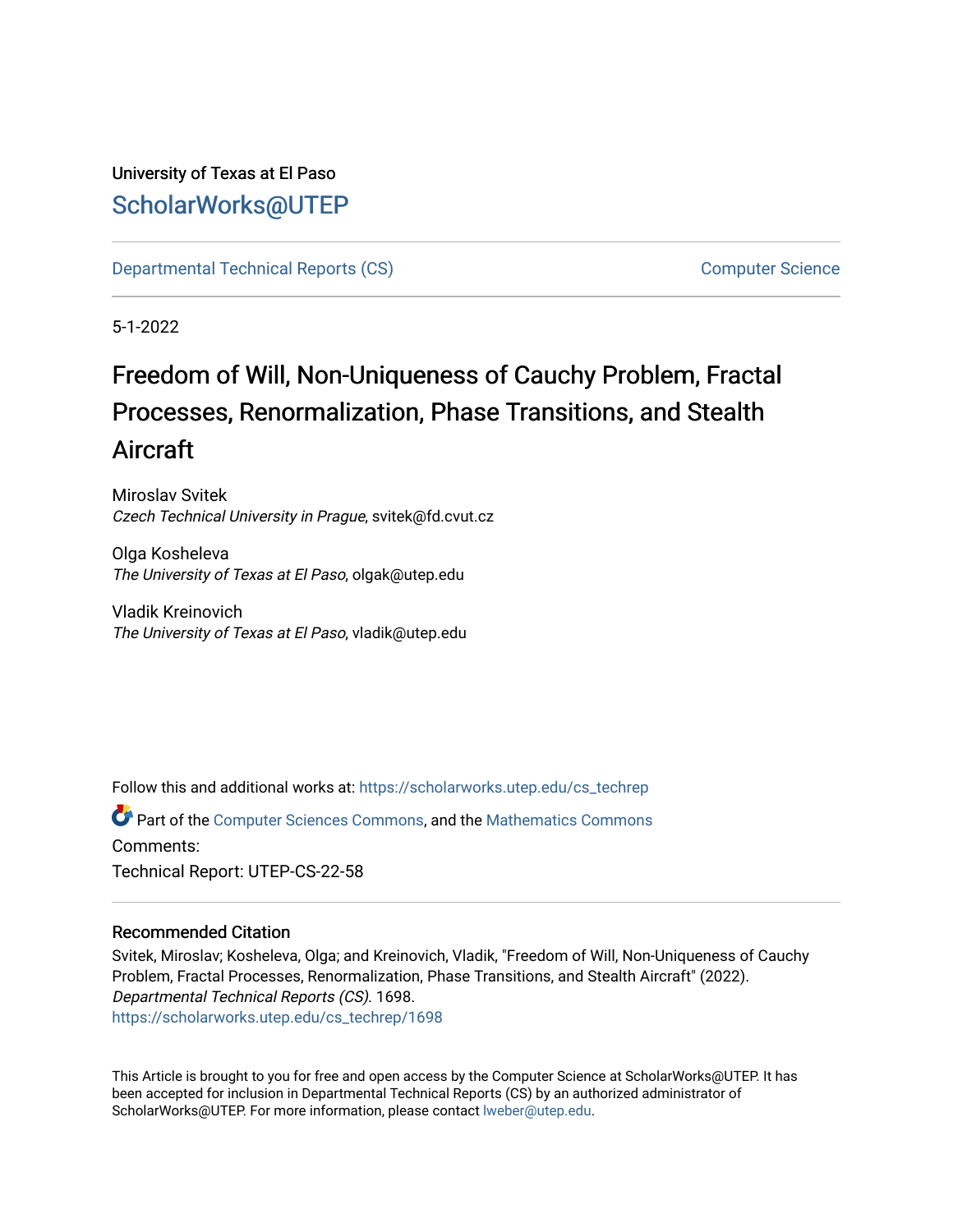## **Freedom of Will, Non-Uniqueness of Cauchy Problem, Fractal Processes, Renormalization, Phase Transitions, and Stealth Aircraft**

Miroslav Svítek, Olga Kosheleva, and Vladik Kreinovich

**Abstract** We all know that we can make different decisions, decisions that change – at least locally – the state of the world. This is what is known as freedom of will. On the other hand, according to physics, the future state of the world is uniquely pre-determined by its current state, so there is no room for freedom of will. How can we resolve this contradiction? In this paper, we analyze this problem, and we show that many physical phenomena can help resolve this contradiction: fractal character of equations, renormalization, phase transitions, etc. Usually, these phenomena are viewed as somewhat exotic, but our point is if we want physics which is consistent with freedom of will, then these phenomena need to be ubiquitous.

#### **1 Freedom of Will and Physics: A Problem**

**A problem: reminder.** We all know that in some situations, we can make different decisions, and these decisions will change our state and the state of others – i.e., change the state of the world. The possibility to make different decision is known as *freedom of will*. The problem is that this experience is inconsistent with physics.

This inconsistency is very clear in Newtonian mechanics, where the state of the world at any future moment of time is uniquely determined by the current state. Strictly speaking, in Newtonian physics, all our actions are pre-determined – just like all other changes in the state of the world are pre-determined, so freedom of will is an illusion. Interestingly, Einstein himself seriously believed that freedom of will is an illusion: he could not swim but he liked to go yachting alone, and when his

Miroslav Svítek

Faculty of Transportation Sciences, Czech Technical University in Prague, Konviktska 20 CZ-110 00 Prague 1, Czech Republic, e-mail: svitek@fd.cvut.cz

OLga Kosheleva and Vladik Kreinovich

University of Texas at El Paso, 500 W. University, El Paso, Texas 79968, USA e-mail: olgak@utep.edu, vladik@utep.edu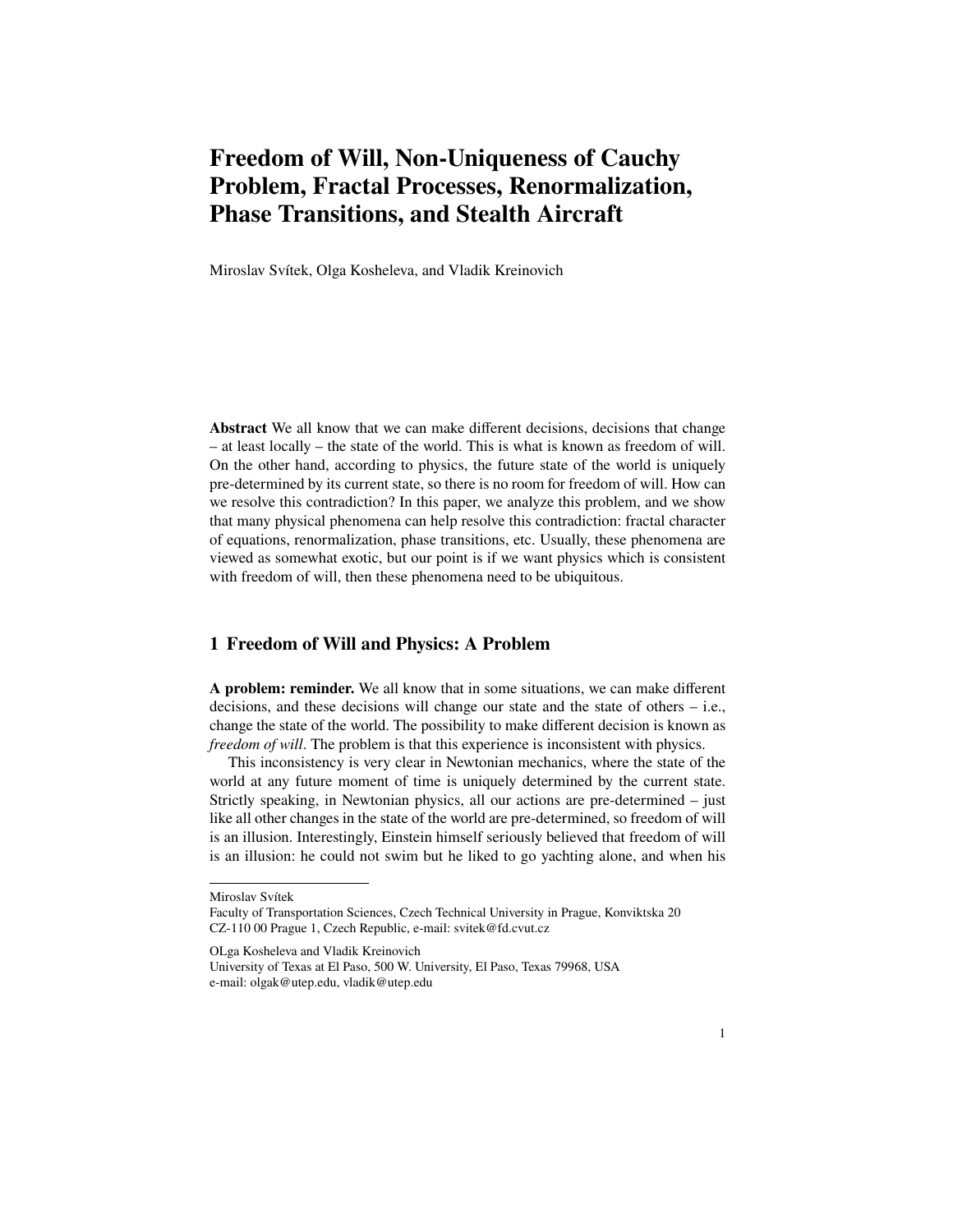friends expressed concern about this, assured them that everything is pre-determined and nothing can be changed. For most of us, however, freedom of will is real.

The situation is a little bit less pre-determined in quantum physics, but in quantum physics still, the current state of the world uniquely pre-determines the probabilities of all future state. To be more precise, Schroedinger equations pre-determine the values of the wave function, and the wave function uniquely determined all future probabilities; see, e.g., [1, 3]. So, if we face several similar decisions at future moments of time:

- it is not possible to predict how exactly the state will change every time,
- but the proportion of times in which we make a certain decision is pre-determined by the past state of the world.

This also contradicts to our intuition.

In a nutshell, freedom of will means that we can change the state of the world just by making a mental decision. Many people do claim that they can move things or otherwise change the state of the world by simply using their thoughts, but so far, none of such claims have been confirmed: human thought cannot change the state of even a single particle. So how can we resolve the above contradiction between modern physics and common sense?

**What we do in this paper.** In this paper, we propose a possible solution to this problem.

#### **2 Possible Solutions**

**How physical theories are described.** Traditionally, physical theories have been described by differential equations, equations that describe how the state's rate of change depends on the current state. Lately, however, most theories are described by describing a functional – known as *action* – for which the actual trajectory of how the system's state changes with time is the one that minimizes action [1, 3]. To be more precise, what is often described is not the action itself but the so-called *Lagrangian* whose integral over space and time forms the action.

In line with this, let us consider how freedom of will can be explained in both these approaches.

**Case of differential equations.** Let us first consider the case when the physical laws are described in terms of a differential equation  $\dot{x} = f(x)$ , where x is the state of the world at the moment of time  $t -$  as described by states of the particles, states of the fields, etc.

In general, differential equations enables us, given the state  $x(t_0)$  at some moment of time, to predict the states  $x(t)$  at all future moments of time. The problem of predicting the future state  $x(t)$  based on the current state  $x(t_0)$  is known as the *Cauchy problem*.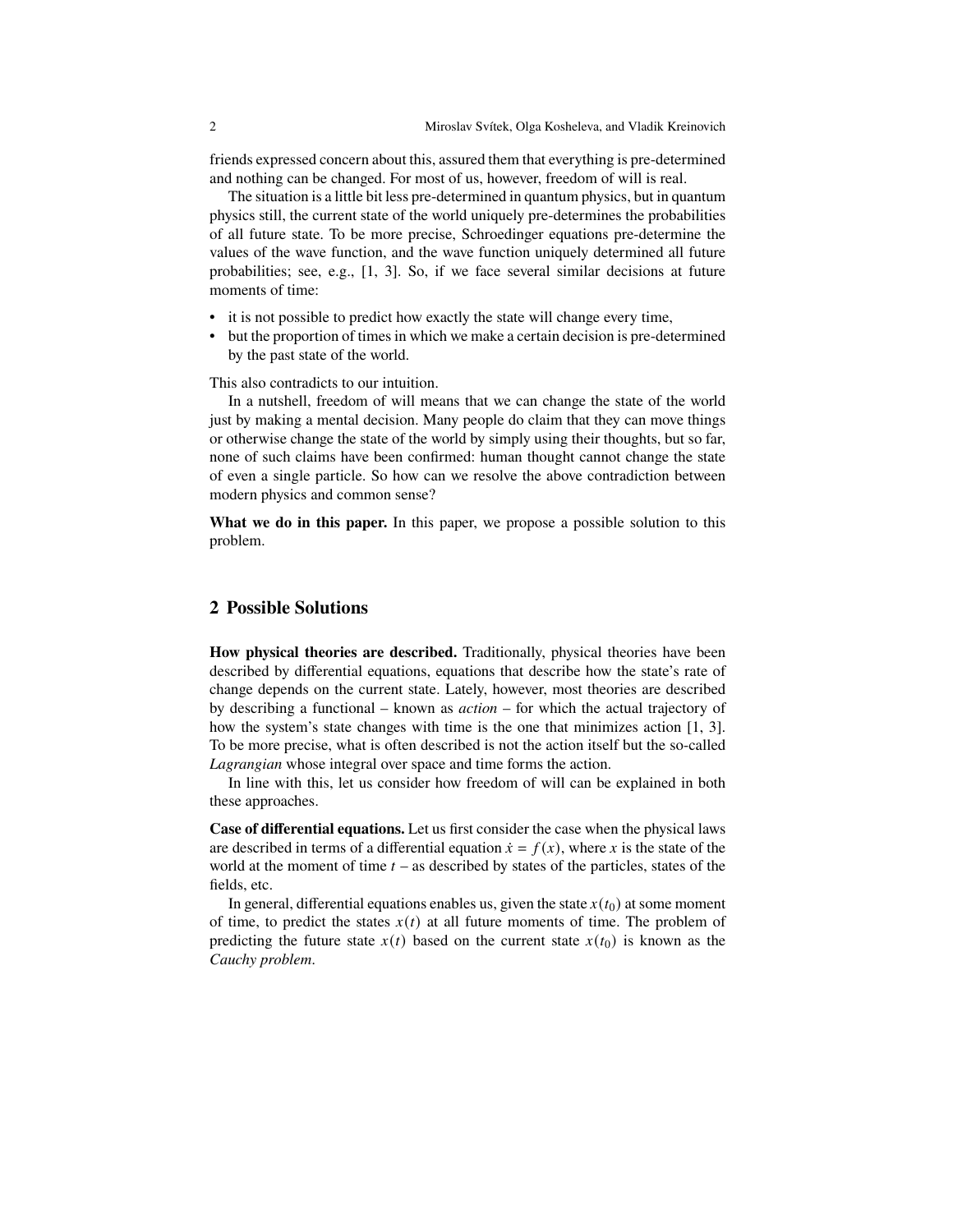Freedom of Will and Physics 3

**Sometimes, the solution to Cauchy problem is not unique.** In mathematics, it is known that for some differential equations, the Cauchy problem has several different solutions. Such situations happen with physically meaningful differential equations as well: see, e.g., [2], where this non-uniqueness is used to explain the "time arrow" – irreversibility of many macro-phenomena.

**Non-uniqueness should be ubiquitous.** Non-uniqueness helps to resolve the contradiction between physics and freedom of will: we can follow several different trajectories without violating the physical laws.

However, by itself, the current non-uniqueness does not fully resolve this contradiction: namely, we can make decisions at any moment of time. while in general in physics, non-uniqueness is rare, it is limited to few exceptional cases and/or exceptional moments of time. To fully resolve the contradiction, we need to make sure that non-uniqueness is ubiquitous. How can we do it?

**Need for non-smooth (fractal) equations.** If the right-hand side  $f(x)$  of the corresponding physical equation is analytical, then usually, there is a unique solution (at least locally), this was proven already in the 19 century Cauchy himself, the mathematician who first started a systematic study of what we now call the Cauchy problem. This means that, if we want consistency with common sense, we have to consider right-hand sides which are not analytical and probably not even smooth – e.g., fractal.

Let us show that non-smooth right-hand sides indeed lead to non-uniqueness. Indeed, let us consider the simplest possible case when the state of the world is described by a single variable x, and the equation takes the form  $\dot{x} = x^{\alpha}$ , with 0 initial condition  $x(t_0) = 0$ . In this case, one possibility is to have  $x(t) = 0$  for all t. On the other hand, there are many other possibilities: e.g., we can have a solution which is equal to 0 until some moment  $t_1 \ge t_0$ , and then switch to  $x(t) = C \cdot (t - t_1)^{1/(1-\alpha)}$ for some constant  $C$ .

So, introducing fractal-ness into the equations can help resolve the freedom-ofwill-vs-physics problem.

**Discussion.** The need for non-smoothness is well known in some areas of physics. For example, if we limit ourselves to infinitely smooth solutions of aerodynamics equations, then we arrive at the conclusion that Lord Kelvin made in the late 19 century – that human-carrying heavier-than-air flying machines are not possible – a conclusion that was experimentally disproved by the appearance of airplanes [1].

**Renormalization: another reason for non-uniqueness and another opening for freedom of will.** In some cases, a solution to a differential equation is locally unique, but after some time, it leads to a physically meaningless infinite value of some physical quantity. For example, a general solution to an equation  $\dot{x} = x^2$  is  $x(t) = 1/(C - t)$  for some constant C, so for  $t = C$ , we get an infinite value.

This phenomenon is not purely mathematical, it is a well-known physical phenomenon. The simplest example of such a phenomenon is an attempt to compute the overall energy of an electron's electric field [1]. According to relativity theory, since the electron is an elementary particle and not a combination of several independent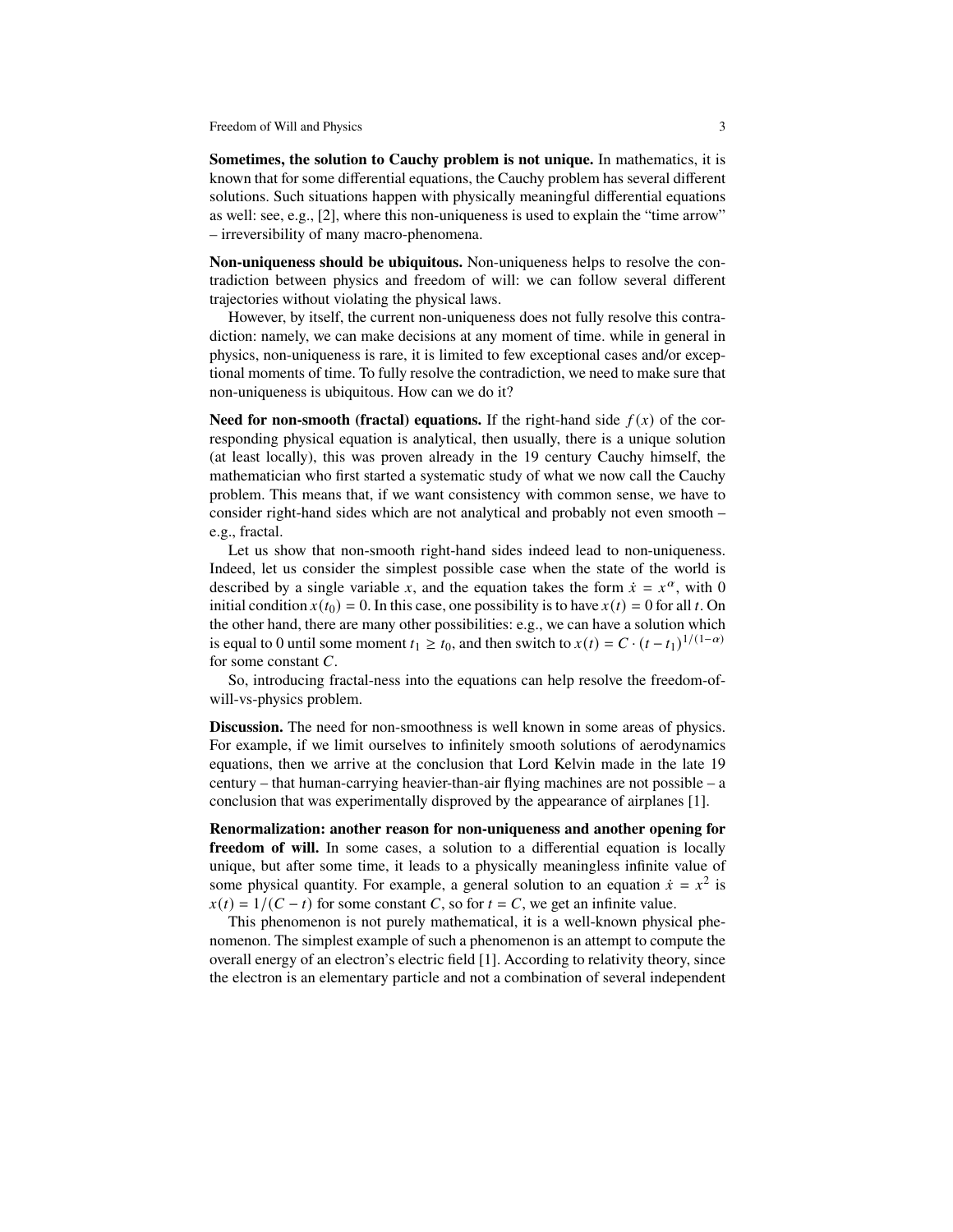sub-particles, it must be a point-wise particle: otherwise, due to the fact that all communication speeds are limited by the speed of light, states of the different spatial parts of the electron at the same moment of time cannot affect each other and would thus serve as such independent sub-particles. For a point-wise particle, the electric field is proportion to  $r^{-2}$ , where r is the distance to the electron, and the energy density of the field is proportional to the square of the field, i.e., to  $r^{-4}$ . Thus, the overall energy of the electron's electric field is equal to the integral of this energy density  $r^{-4}$  over the whole space – and one can check, by using radial coordinates, that this integral is infinite.

So, the overall energy of the electron – which is the sum of its rest-mass energy  $m_0 \cdot c^2$  and the overall energy of its electric field – is supposed to be infinite, while we know that it is finite and very small. Of course, our analysis ignored quantum effects, but if we take quantum effects into account, the result remains infinite.

How is this problem resolved now? The usual way – known as *renormalization* – is to consider, for each  $\varepsilon > 0$ , a model in which an electron has a finite radius  $\varepsilon > 0$ . For this model, the overall energy of the electric field is finite. Within this model, the rest mass  $m_0(\varepsilon)$  is then selected in such a way that the overall energy of the electron – the sum of the rest-mass energy  $m(\varepsilon) \cdot c^2$  and the overall energy of the electric field – becomes equal to the observed value. For each quantity of interest, as a prediction, we then take the limit of predictions in different models when  $\varepsilon$  tends to 0.

For each  $\varepsilon > 0$ , we have uniqueness, but there is no guarantee that the corresponding predictions will tend to some limit. In situations when the sequence of predictions corresponding to different  $\varepsilon$  does not converge, we do not have a definite prediction – which also opens room for freedom of will.

**What about the optimization approach.** In the optimization approach, nonuniqueness appears when we have two or more trajectories or states with the exact same smallest possible value of the objective function. This phenomenon is known in physics: e.g., during the phase transition such as melting, at some point, both the solid and the liquid states have the same value of the objective function. There is also a related phenomenon of unstable equilibrium, when, e.g., the smallest push can move body on top of a rotation-invariant mountain downhill – but it is difficult to predict in which direction it will move. So maybe we *can* test the ability of people to use their thoughts to change the state of the world – by testing this ability on such unstable equilibrium situations.

An additional feature of such phase transitions is non-smoothness. Non-smoothness (and even discontinuity) is typical for optimization problems, where it is known as a "bang-bang control". For example, the stealthiest shape of an aircraft is when its surface is not smooth, but is formed by several planar parts. For a smooth surface, there are always parts the shape that reflect the radar's signal back to the radar, but for such a piece-wise planar shape, there are only a few reflected directions, and the probability that one of them goes back to the radar is close to 0.